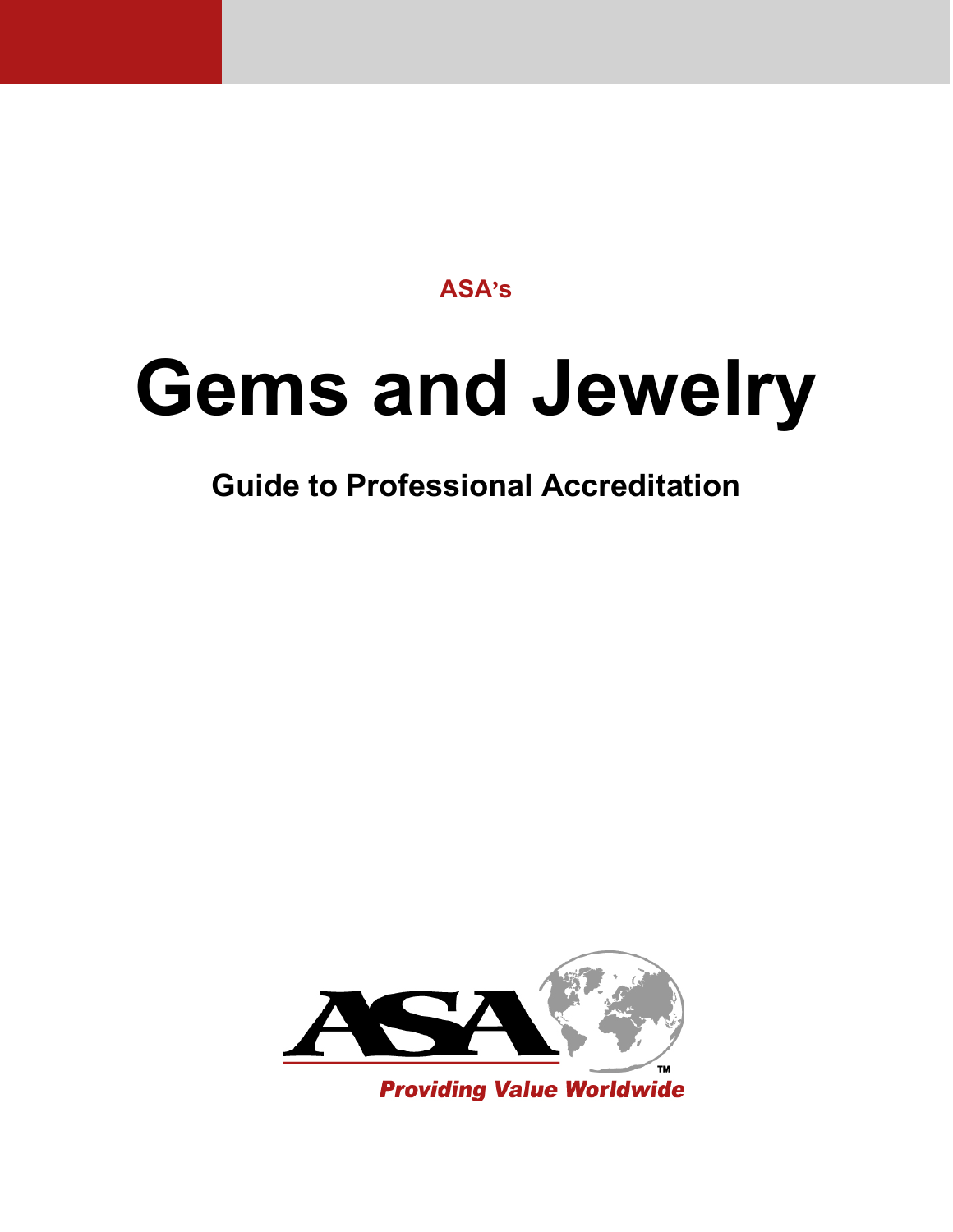# **TABLE OF CONTENTS**

**Congratulations on your decision to earn a professional designation from ASA ofAppraisers!You shouldbe proud ofwhat youhaveaccomplishedthus farwithASAandweare happy tohelp youmove through the process of achieving either the Accredited Member (AM) or the Accredited Senior Appraiser (ASA)designation.**

**This guide will provide you with clear, step-by-step instructions on how to earn your designation. In addition, ASA has dedicated staff members specifically trained in your discipline's accreditation process tohelp you with any questions or concerns that may arise. ASA's GJ credentialing specialist may be reached by calling our member service center at (800) 272-8258 or (703)478-2228.**

Version 11.21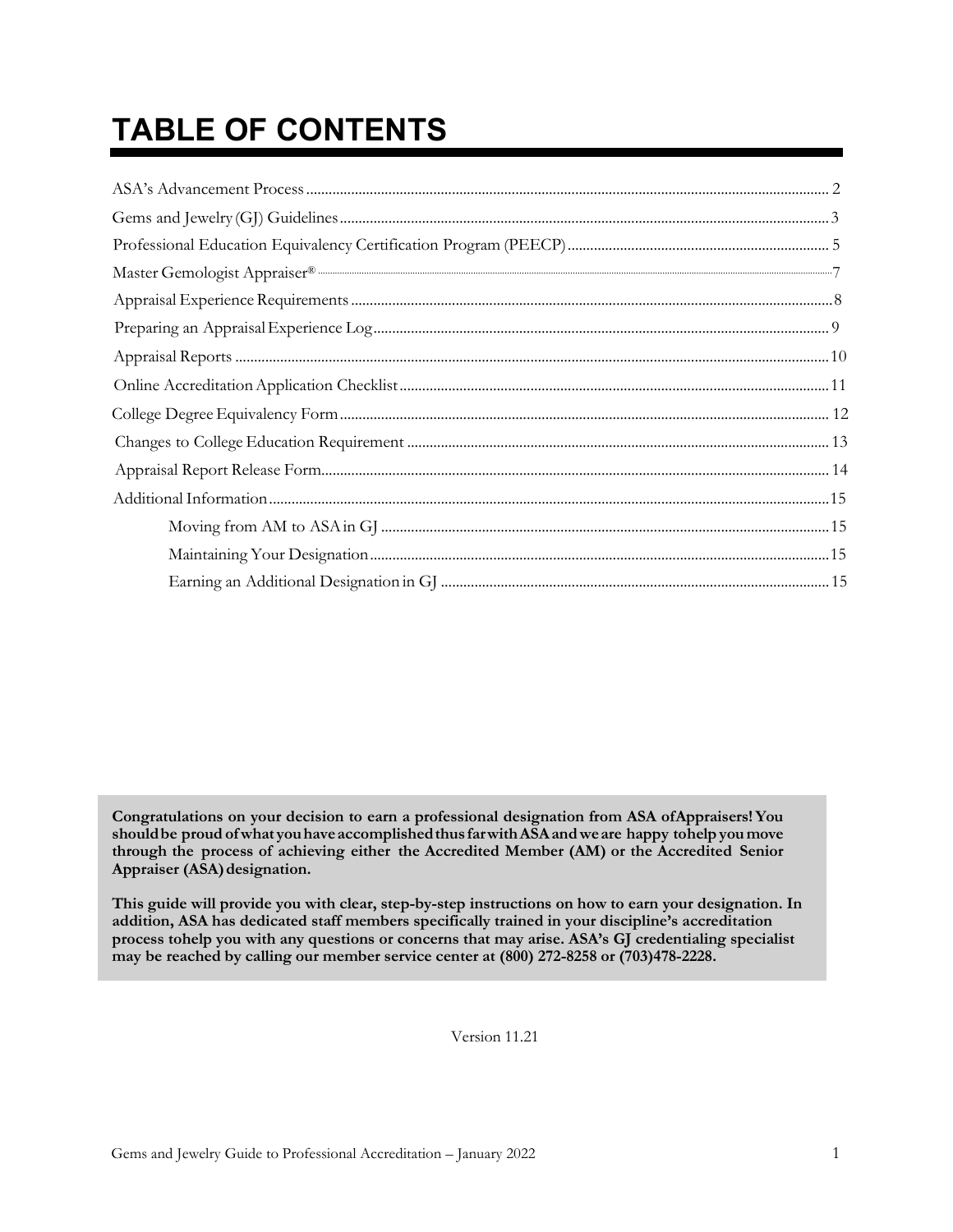### **ASA's Advancement Process**

#### <span id="page-2-0"></span>**Is It True?**

Yes. It is true. The ASA advancement process does take time. When ASA receives your completed accreditation file, it is sent out for peer-review to two (2) GJ reviewers serving on the ASA International Board of Examiners (BOE). These reviewers go through your entire accreditation package. The initial reviewer will complete an evaluation of your file within ten to fifteen (10-15) business days and return the packet to ASA Headquarters. The file is then sent to a second reviewer who also has ten to fifteen (10-15) business days to review and return your file. **You will receive notifications from us during each stage of your accreditation process.**

#### **How Do I Submit My Accreditation Application Package?**

Once you have completed all the necessary requirements, you may submit your accreditation application online. You will receive an email notification from ASA Headquarters once your completed application has been received.

#### **What Happens While My Reports Are Out For Review?**

While your reports are being reviewed, the GJ credentialing specialist will verify all the information provided on your application and will contact you to discuss details of your experience, education and ethical standing.

#### **When Will I Get Some News?**

You will receive notifications from us during each stage of your accreditation process. If both reviewers take their allotted ten to fifteen (10-15) business days to process your file, it could take two to four (2-4) weeks before you are notified of your final results. Your advancement to Accredited Member (AM) or Accredited Senior Appraiser (ASA) is complete once the International Board of Examiners (with the assistance of the GJ credentialing specialist) approves your full-time appraisal experience, educational background, and appraisal reports and determines you have successfully completed the education requirements of the GJ discipline. Once approved, you will be awarded your designation. Your certificate and pin will be sent shortly thereafter.

#### **What if My File is Not Approved?**

If some portion of your application/report fails to meet ASA guidelines, you will be provided comments on what needs to be resubmitted or repeated. If you do not agree with the decision reached by the BOE, you may forward a written appeal to the attention of the BOE Vice Chair – GJ, in care of ASA Headquarters.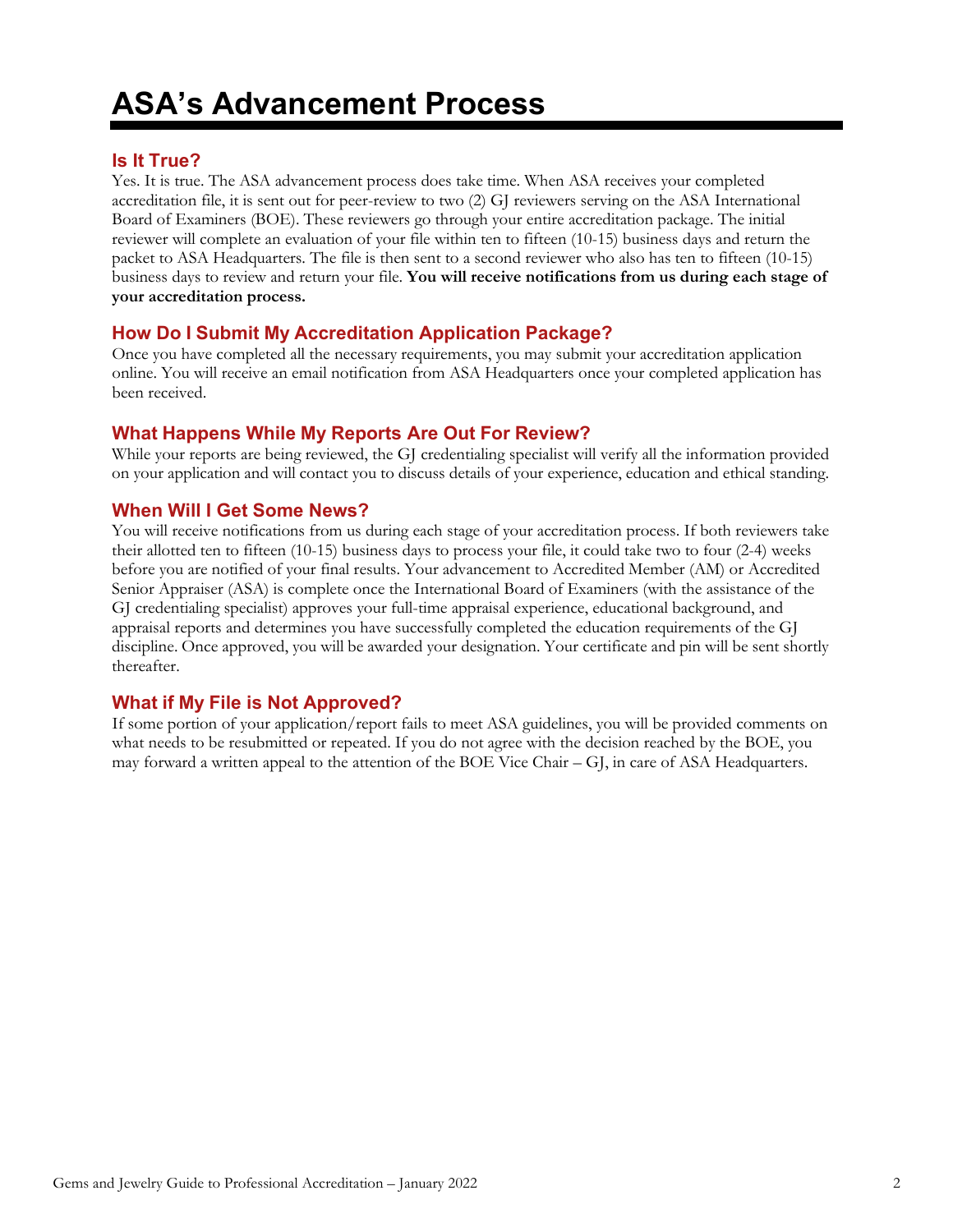### **Gems and Jewelry (GJ) Guidelines**

#### <span id="page-3-0"></span>**The Designation Process**

### **Applicant**

Within the first ten (10) months of membership, applicants need to complete:

**ASA Ethics Exam**

**USPAP**



### **Candidate**

*To apply for a designation with ASA, Candidates must first complete the following:*

**GJ Principles of Valuation (POV) Courses**\*

*GJ201 GJ202 GJ203 PP204*

**\*For Candidates Currently Completing the Previous Versions of the GJ POV Courses:**

**Took PG201** – Take New GJ202, GJ203 (when available), PP204 **Took PG201 and GJ202** – Take GJ203 (when available), PP204 **Took PG201, GJ202 and GJ203** – Take Current PP204 **Took combined GJ201/202 course** – Take GJ203 (when available), PP204

**All New Candidates Who Have Not Taken any GJ Courses** – Take New GJ201, GJ202, GJ203 (when available) & PP204

**GJ Discipline Exam**

### **Submit GJ Online Advancement Application**

*Once you have two (2) years of full-time experience (AM) or five (5) years full-time experience (ASA), you may submit your GJ Advancement application packet to include:*

> **Online Accreditation Application and Fee Copy of Gemological Diploma Proof of Required Education Appraisal Experience Log Two (2) Appraisal Reports (requirements outlined on page 10)**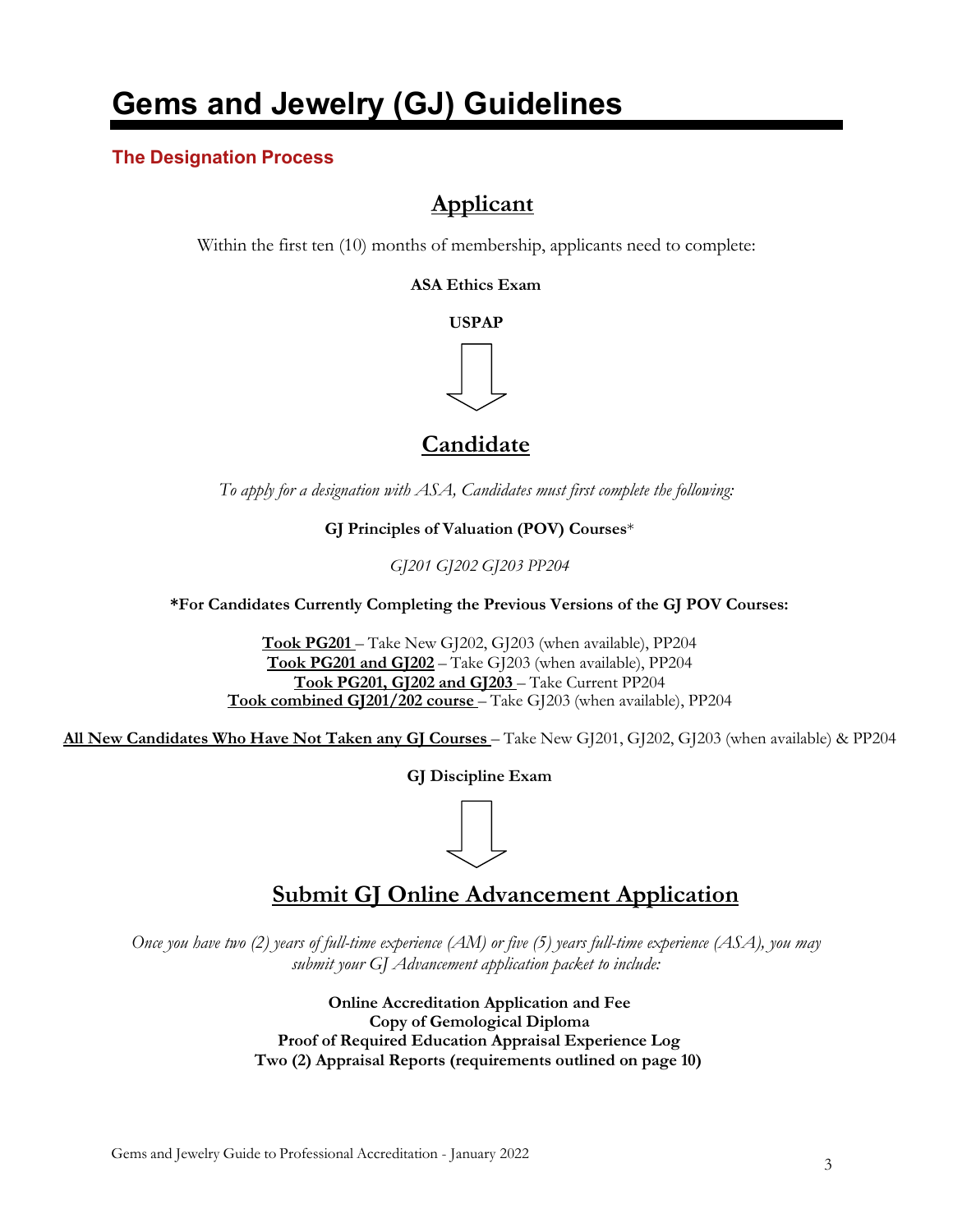#### **Prerequisites**

Before applying for a designation in GJ, please be sure you meet the following prerequisites:

- 1. You are an approved ASA Candidate and your USPAP\* continuing education requirements are up-todate;
- 2. You have met the GJ discipline education requirements\*\*;
- 3. You passed the GJ discipline exam;
- 4. You have met the college education requirement (see pages 12-13 for moredetails;
- 5. You hold a gemological diploma (G.G., FGA, FGAA or a suitable equivalent); and
- 6. You have two (2) years of full-time appraisal experience for the Accredited Member (AM) designation or five (5) years of full-time appraisal experience for the Accredited Senior Appraiser (ASA) designation  $(2,000 \text{ hours} = \text{one} (1) \text{ year of work experience}).$

*\*Please be advised that all Candidates and designated ASA members in the GJ, MTS, & PP disciplines, may only use the 7 hour or 15-hour Personal Property Specific USPAP courses to meet their continuing education USPAP requirements.*

*\*\*Please note, if it has been more than ten (10) years since you passed the Principles of Valuation courses, The International Board of Examiners reserves the right to determine if the courses are still acceptable toward accreditation.*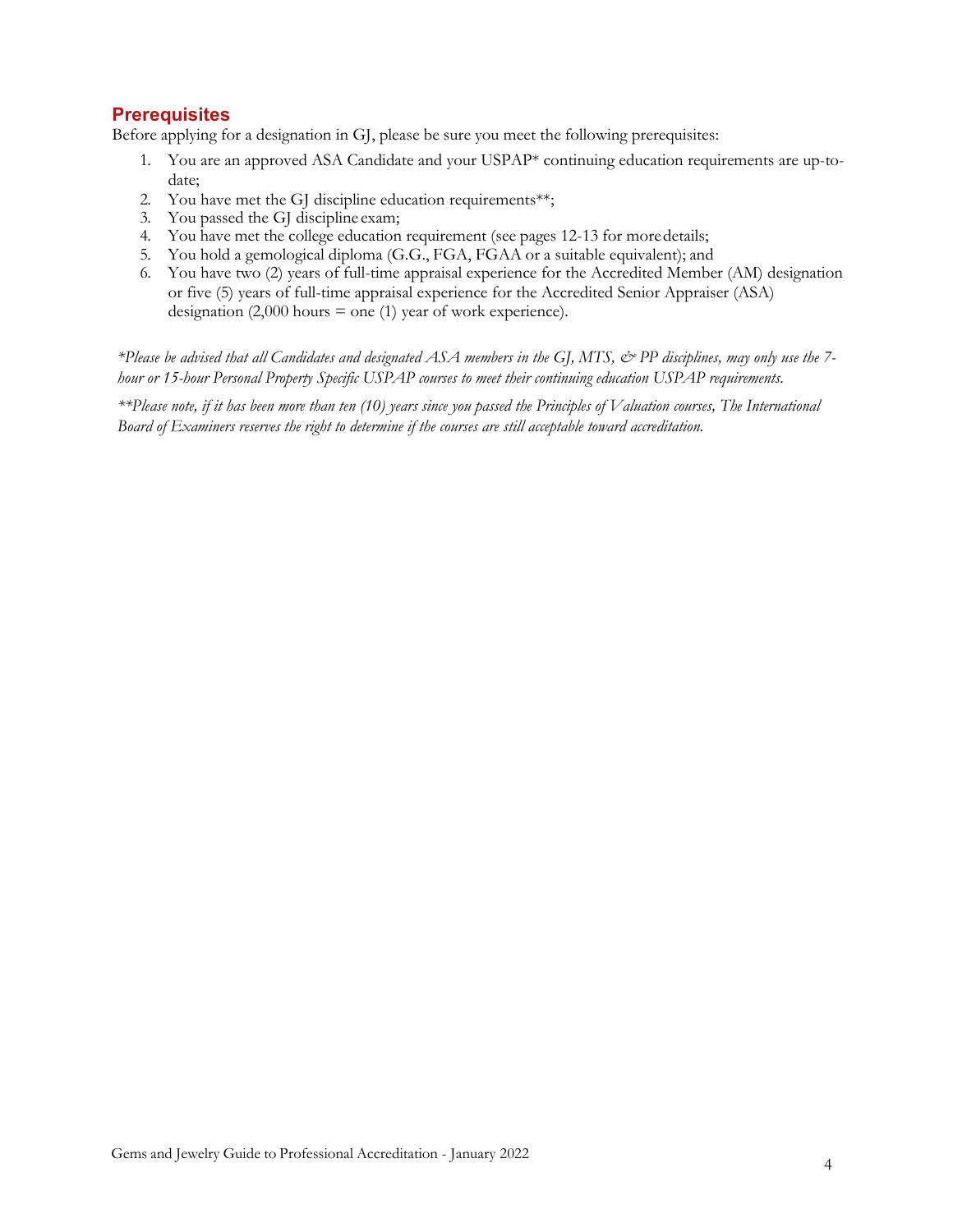### <span id="page-5-0"></span>**Professional Education Equivalency Certification Program (PEECP)**

#### **Applying Education from Other Appraisal Organizations**

Appraisers who are members of and hold equivalent designations with other appraisal organizations may use education hours credited to their designation toward the 120 hours of theory education required by AQB towards a designation with the American Society of Appraisers. All those applying education from other appraisal organizations will need to complete the education requirements, go through the online new member application process, and reach Candidate status before applying for their designation.

ASA accepts appraisal theory education hours from the following designations:

#### **International Society of Appraisers (ISA)**

Certified Appraiser of Personal Property (CAPP) = 95 hours of educational equivalency (AM) = 80 hours

Report writing requirements differ between these organizations. A candidate may wish to work with an ASA mentor on the ASA report-writing requirements.

To obtain an ASA designation through an approved equivalency, candidates need to:

• Complete ASA's online new member application process (USPAP\* requirement, Code of Ethics requirement) and move to Candidate Status\*\*;

Complete the education hours necessary to fulfill the 120-hour AQB requirement Work with an ASA-assigned mentor on GJ report writing requirements\*\*\*; Submit an online accreditation application including:

- 1. Online Upload: Current proof of theory education or designation from compeer association
- 2. Online Upload: Documentation verifying Graduate Gemologist diploma and student number or gemological diploma from an internationally recognized gemological association or school;
- 3. Online Upload: Current CV Applicant maybe asked to submit a basic appraisal log documenting appraisal experience.
- 4. Online Upload: Two (2) appraisal reports meeting the requirements stated in this Accreditation Guide on page 10 and outlined in the GJ Appraisal Report Checklist;
- 5. Online Upload: Completed GJ Appraisal Report Checklist for each report submitted; and
- 6. Payment of the accreditation application fee.

Upon successful review of the entire accreditation application and reports by the International Board of Examiners (BOE), the Candidate will be awarded the Accredited Senior Appraiser (ASA) designation. Please note that certification as a Master Gemologist Appraiser® is a separate program with additional education and laboratory requirements.

\**Please be advised that all Candidates and designated ASA members in the GJ, MTS, & PP disciplines, may only use the 7-hour or 15-hour Personal Property Specific USPAP courses to meet their continuing education USPAP requirements.*

\*\*\*The bridging candidate's background will be submitted to the Gems & [ewelry Vice Chair of the Board of Examiners to determine the applicant's status and to assign a mentor. The mentor will be a current or past member of the Board of Examiners or a mentor or instructor approved by the Education Chair *and Board of Examiners for this purpose.*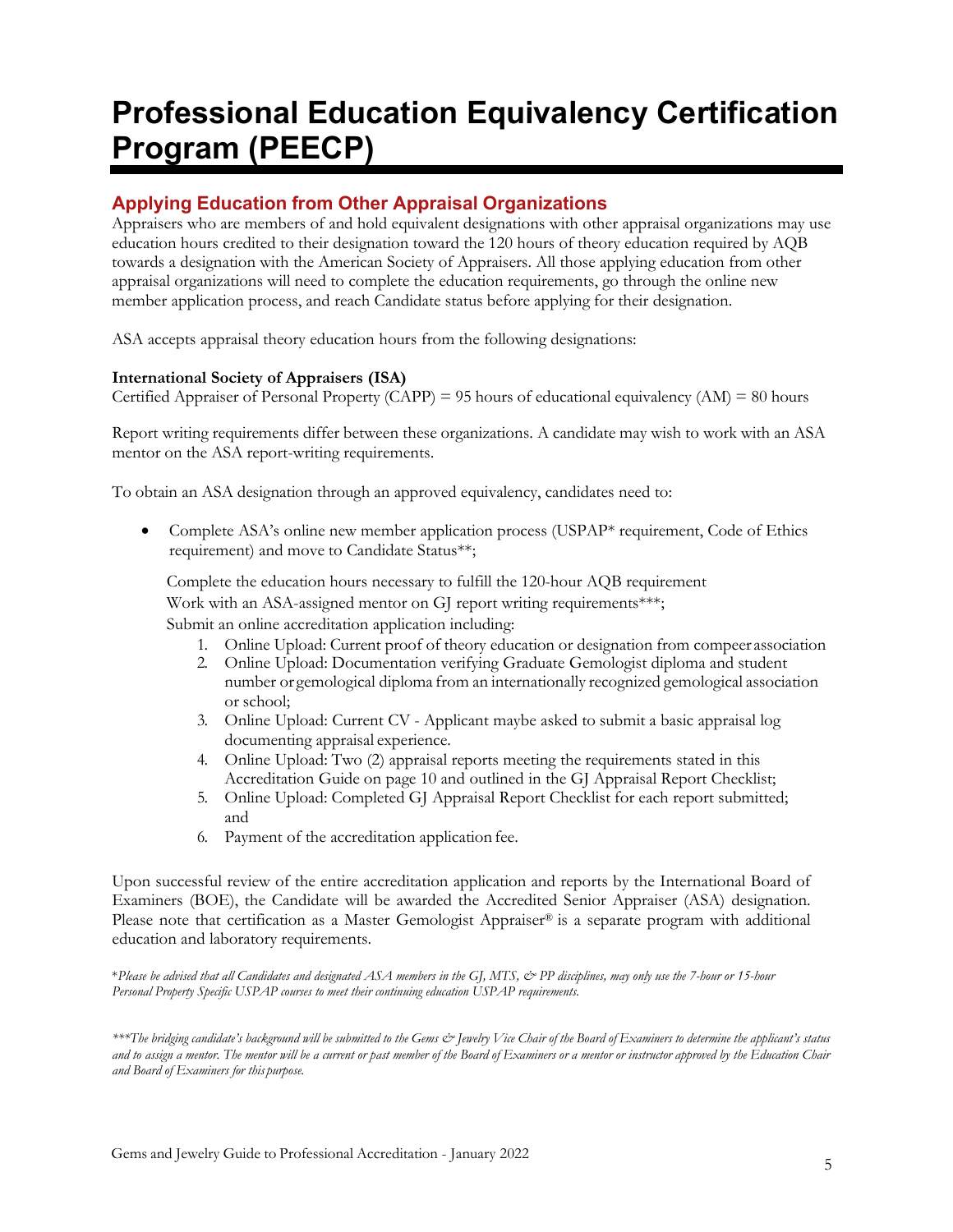#### **Obtaining an Accredited Member (AM) Designation through an Approved Equivalency**

ASA accepts the following equivalent designations toward obtaining the Accredited Member (AM) designation:

#### **American Gem Society (AGS)**

Independent Certified Gemologist Appraisers (ICGA) = 60 hours of educational equivalency

#### **National Association of Jewelry Appraisers (NAJA)**

Certified Senior Members (CSM) + Submit completed theory hours doe review and approval

#### **Master Valuer Program**

Graduate = 60 hours of educational equivalency

*\*Please be advised that all Candidates and designated ASA members in the GJ, MTS, & PP disciplines, may only use the 7 hour or 15-hour Personal Property Specific USPAP courses to meet their continuing education USPAP requirements.*

*Please note this bridging process only addresses advancement to the ASA designation. Certification as a Master Gemologist Appraiser® is a separate program with additional education and laboratory requirements.*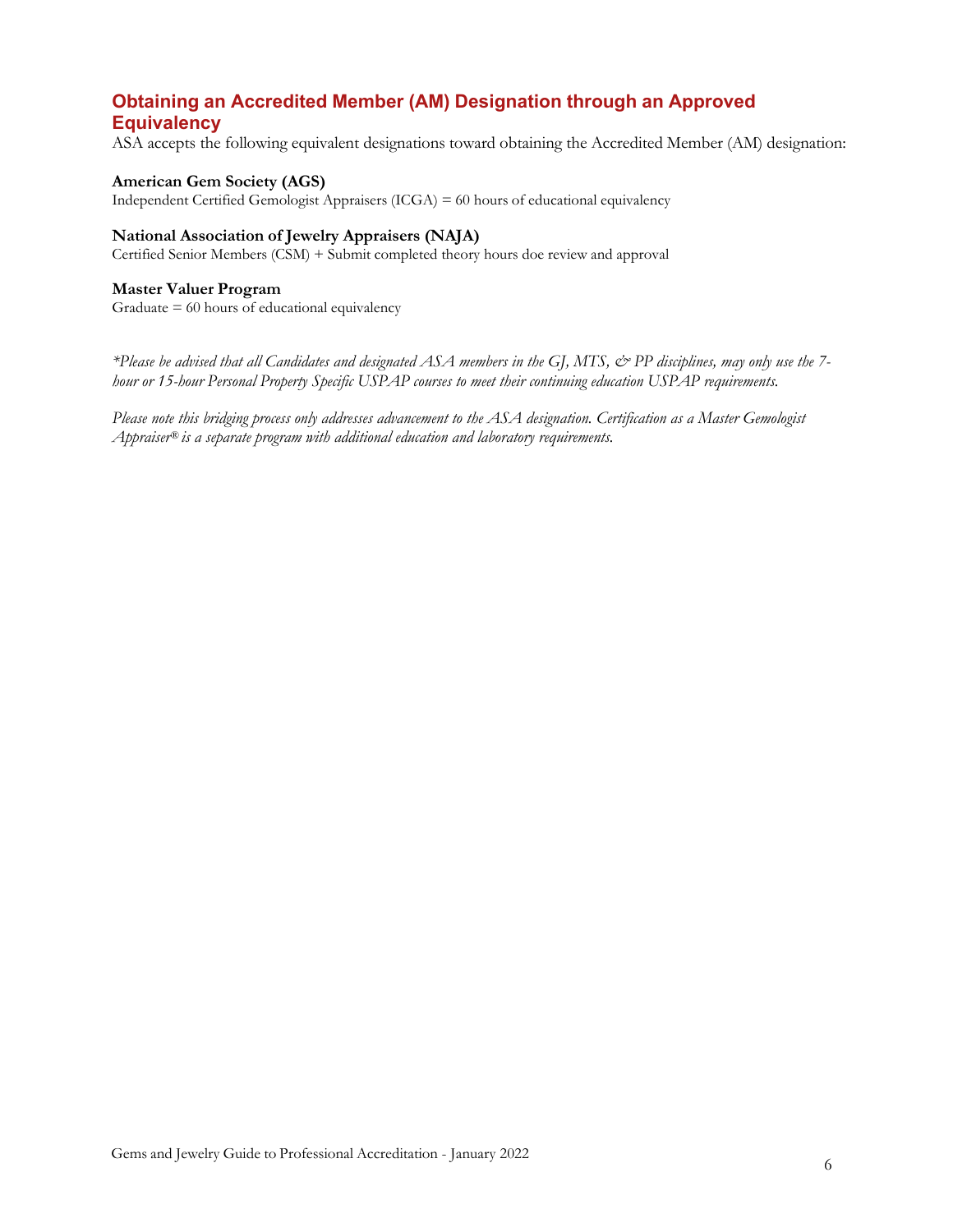### <span id="page-7-0"></span>**Master Gemologist Appraiser®**

The Master Gemologist Appraiser® (MGA) certification is one of the most respected in the gems and jewelry appraisal profession. In order to achieve this level of distinction, one must already be an Accredited Senior Appraiser (ASA) or you may apply simultaneously for ASA designation and MGA certification.

#### **Applying for the MGA®**

In addition to the requirements for the Accredited Senior Appraiser (ASA) designation, candidates for the MGA also need to:

- $\square$  Successfully complete an advanced class in gemology or jewelry connoisseurship (GJ209 series);
- Successfully complete ASA's MGA practical exam (GJ210);
- □ Submit proof of Color Vision Testing\*;
- $\square$  Submit proof of lab equipment\*\*; and
- $\Box$  Submit completed application and fee.

\*Color vision testing may be performed by any ophthalmologist or optometrist within the last five (5) years.

\*\*Required lab equipment includes:

- $\square$  Binocular Microscope, minimum 45 power magnification, bright field & dark field illumination, zoom capability;
- □ Diamond Color Grading Light Source;
- Master Diamond Set You must have a minimum of 5 stones;
- □ Scales
	- Diamond Scale- accurate to .005 ct. or .001gram
	- Pennyweight or Gram Scale accurate to .10 dwt or .1gram
- Millimeter Measuring Device—accurate to .1 mm minimum with high setting attachment;
- □ Certified Gauge Blocks (two required);
- □ Ultraviolet Light Source must have longwave and shortwave capability;
- □ Diamond Thermal Tester;
- □ Colored Stone Color Grading System;
- $\Box$  Refractometer with polarizing filter;
- $\Box$  Polariscope with optic condensing sphere;
- □ Spectroscope;
- □ Specific Gravity Measurement Equipment;
- □ Fiber-Optic Light Source;
- □ Monochromatic Light Source or filter;
- $\Box$  Precious Metal Testing Capability;
- Photographic Equipment—Both macro (full scale) and micro required; and
- $\Box$  Radiation Monitor (optional but strongly suggested).

#### **Online Application**

If you already have your ASA designation and would like to apply for the MGA certification, you may use ASA's online application process. If you are applying for both the ASA designation and the MGA certification at the same times, please contact ASA's credentialing specialist at ASA Headquarters for application instructions.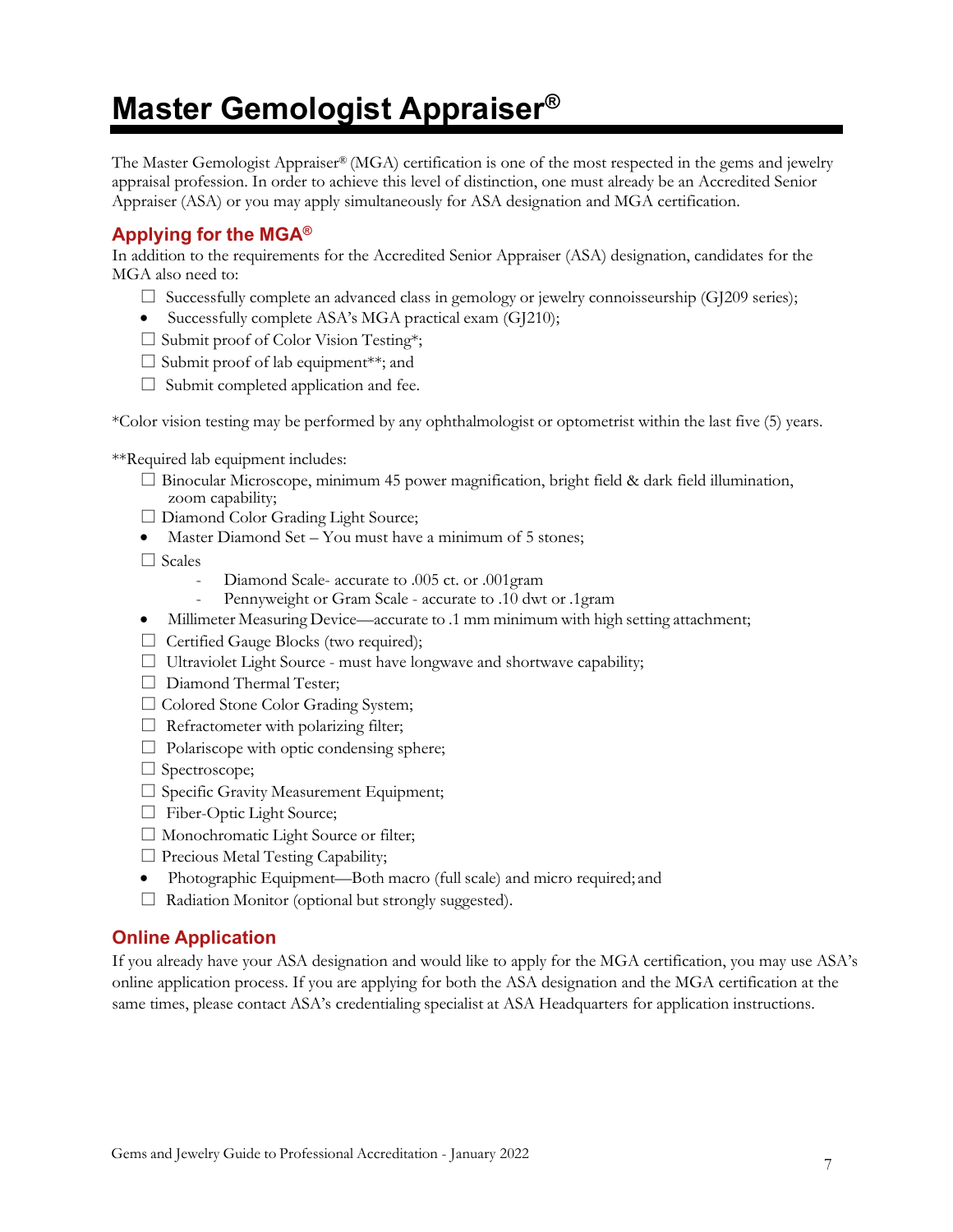### **Appraisal Experience Requirements**

#### <span id="page-8-0"></span>**Full-Time-Equivalent Experience**

ASA defines full time appraisal experience as 2,000 hours per year (40 hours per week for 50 weeks).

- $\square$  AM Designation requires two (2) years of full-time appraisal experience (4,000 hours)
- $\square$  ASA Designation requires five (5) years full-time appraisal experience (10,000 hours)

For example, if the Candidate appraises 50% of the time (1000 hours/year) in the course of his/her work, the full time experience would be fulfilled in four (4) years for the AM designation and ten (10) years for the ASA designation.

#### **Collateral Experience**

Collateral experience is work experience not directly related to determining authenticity or value. The GJ Committee accepts three (3) or more years of approved collateral experience as equivalent to one (1) year of full-time appraisal experience when applying for the ASA designation. A maximum of two (2) years full-time equivalent appraisal experience is accepted from collateral experience.

Approved collateral experience includes, but is not limited to:

- □ Attending auctions
- $\Box$  Creating jewelry
- $\Box$  Running a jewelry store
- □ Inventory control

Collateral experience applied toward degree equivalency may not be simultaneously applied toward appraisal experience.

#### **Understanding the Appraisal Experience Requirement**

Candidates need to supply sufficient actual documented appraisal experience to allow the Board of Examiners to determine whether or not their experience meets the requirements for advancement. The experience must be relevant to the Gems and Jewelry discipline.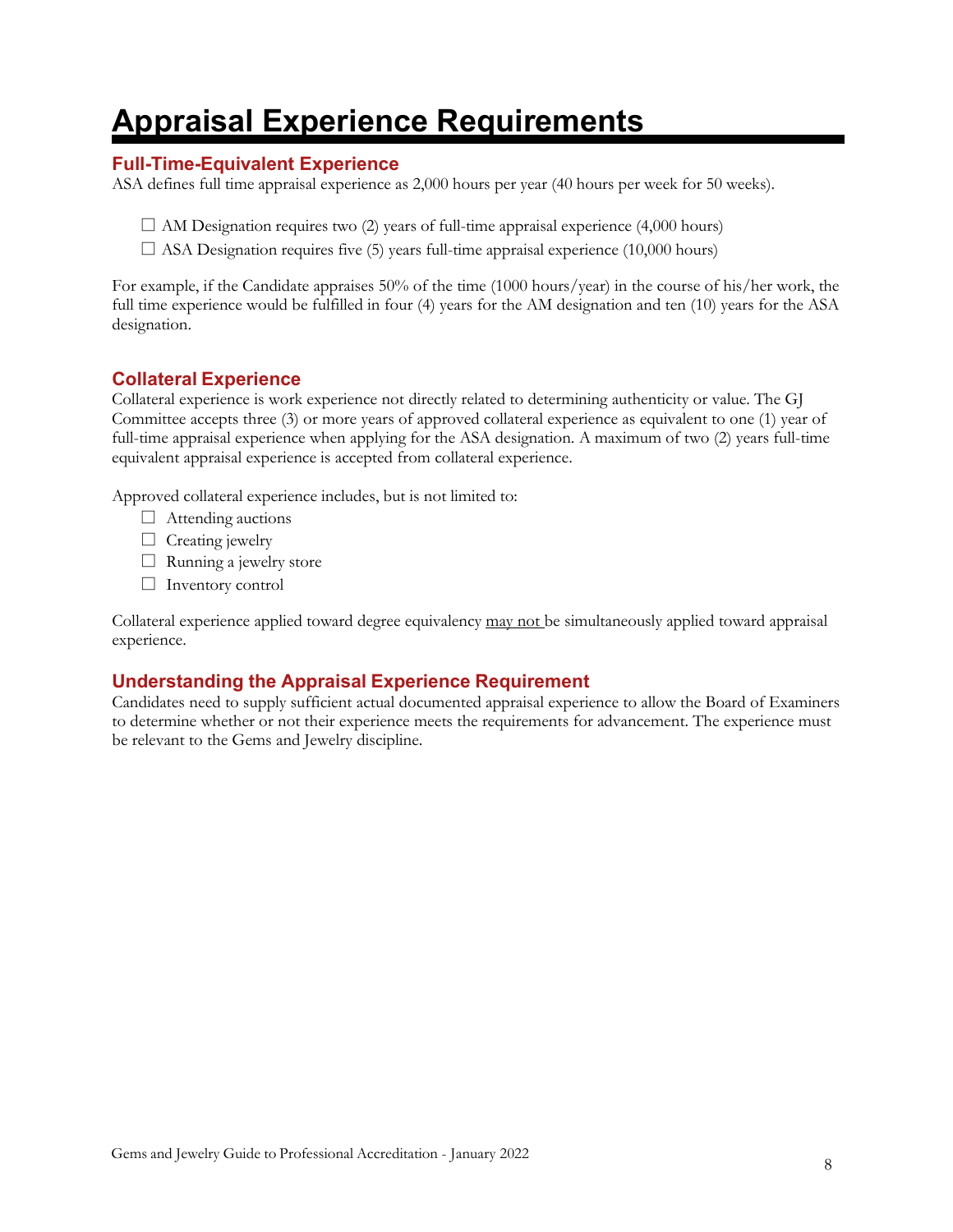## **Preparing an Appraisal Experience Log**

<span id="page-9-0"></span>Experience logs are common in the business world and an excellent tool for all appraisers to keep track of their assignments. The sample log shown below is an example and the definitions may not apply to your type of appraisal assignment. In that case, you should develop a log of your own that better suits your needs. Just be sure you can document the number of appraisals you have completed and other pertinent information.

An appraisal experience log is helpful to the International Board of Examiners to verify your appraisal experience. It should cover a period of two (2) years or five (5) years of full-time experience, depending on whether you are applying for the AM or the ASA designation.

The following may be helpful should you choose to compile an appraisal log using Professional Appraisal Software (PAS).

If you use PAS (Quantum Leap) your appraisal log may be developed by using a Data Report. For your log, supply your name and address, the Document Number, the Document Date, the Intended Use, the Report Items Count and the Report Final Total. You do not need to put client identification in the log.

- 1. Open Windows Explorer and go to the file holding your appraisal documents. Click "View" and make sure "Details" is selected. Adjust the size of the columns to show the important data ("Name" - very important; "File Location" - not important; "Size" - important; "Type" - not important; "Date Modified" - very important.)
- 1. Next, hold down the "Control" button and press "Print Screen".
- 2. Open Microsoft Word and hold down "Control" and press the letter "V". You may need to do this a few times to get copies of all your appraisal files.

Next, use the Experience Summary Log below to summarize your data. For each month, COUNT the number of appraisals. ESTIMATE the number of items, the approximate value for the month and the percentage of your working life devoted to appraising for that month, including research, etc. Remember, you need to count the appraisals, but you do not need to go back to each appraisal and add up the total value of items appraised. You may estimate it.

| Appraisal Experience Log Summary |       |                         |                                   |                                              |                                |  |  |
|----------------------------------|-------|-------------------------|-----------------------------------|----------------------------------------------|--------------------------------|--|--|
| Year                             | Month | Number of<br>Appraisals | Approximate<br>Number<br>of Items | Approximate<br>Cumulative<br>Appraised Value | % of Month Spent<br>Appraising |  |  |
|                                  |       |                         |                                   |                                              |                                |  |  |
|                                  |       |                         |                                   |                                              |                                |  |  |
|                                  |       |                         |                                   |                                              |                                |  |  |
|                                  |       |                         |                                   |                                              |                                |  |  |
|                                  |       |                         |                                   |                                              |                                |  |  |
|                                  |       |                         |                                   |                                              |                                |  |  |
|                                  |       |                         |                                   |                                              |                                |  |  |
|                                  |       |                         |                                   |                                              |                                |  |  |
|                                  |       |                         |                                   |                                              |                                |  |  |
|                                  |       |                         |                                   |                                              |                                |  |  |
|                                  |       |                         |                                   |                                              |                                |  |  |
|                                  |       |                         |                                   |                                              |                                |  |  |
|                                  |       |                         |                                   |                                              |                                |  |  |
|                                  |       |                         |                                   |                                              |                                |  |  |
|                                  |       |                         |                                   |                                              |                                |  |  |
|                                  |       |                         |                                   |                                              |                                |  |  |
|                                  |       |                         |                                   |                                              |                                |  |  |

#### **Appraisal Experience Log Summary Sample**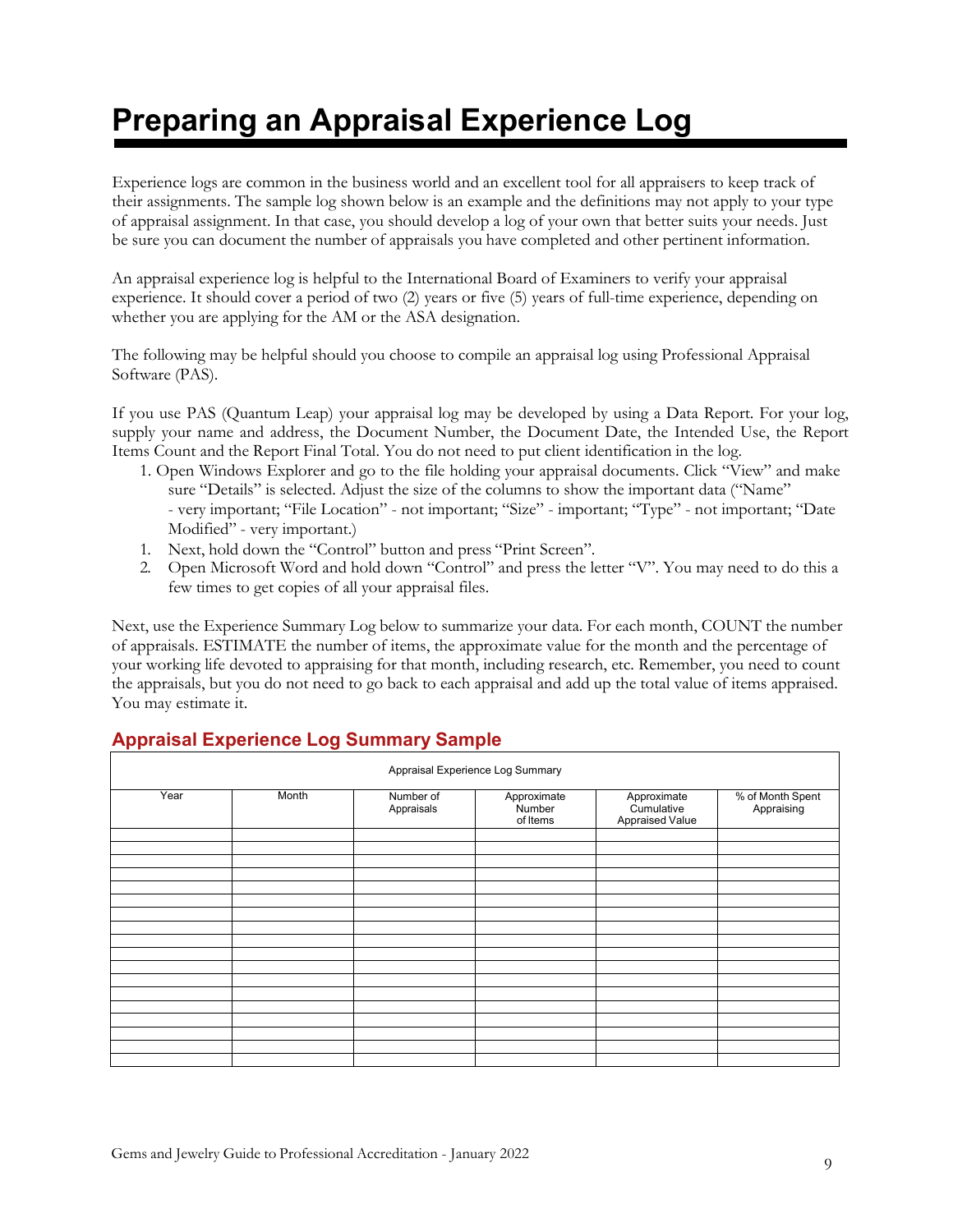### **Appraisal Reports**

#### <span id="page-10-0"></span>**What Type of Reports Should be Submitted?**

Two (2) comprehensive appraisal reports must be submitted when applying for advancement. Students completing GJ201/202 and 203/204 will complete these reports as a part of their course requirements. Candidates bridging from other organizations and Candidates having completed previous ASA education are required to submit both reports.

**Report 1)** For the intended use of Scheduling Insurance Coverage. The relevant markets and research may be summarized.

**Report 2)** Any intended use where Fair Market Value is the appropriate type of value. The relevant markets, research and comparable sales must be analyzed and explained.

#### **What is Required in an Appraisal Report?**

#### Each appraisal report must contain a minimum or four (4) items that meet the following parameters:

- One (1) item which contains a diamond that warrants a plot;
- One (1) item which contains an important colored gemstone;
- One (1) item or watch considered antique or vintage; and
- One (1) item of the candidate's choosing.

All Candidates are required to submit a completed [ASA Gems and Jewelry Appraisal Report Checklist](https://www.appraisers.org/docs/default-source/9.-credentialing/gj-fnl-jan-2022-gj-appraisal-report-checklist.pdf?) [with](https://www.appraisers.org/docs/default-source/9.-credentialing/gj-fnl-jan-2022-gj-appraisal-report-checklist.pdf?) each report.

#### **Submitting Appraisal Reports for Review**

- 1. Appraisal reports submitted for advancement must comply with the following standards and requirements:
	- Uniform Standards of [Professional](https://www.appraisalfoundation.org/iMIS/TAF/Default.aspx?hkey=87515edb-20e4-40fc-936f-9fe6c3a9532e&%3Bamp%3BWebsiteKey=e12b6085-ff54-45c1-853e-b838ca4b9895) Appraisal Practice (USPAP\*), Standards 7 and8
	- ASA's [Principles](https://www.appraisers.org/docs/default-source/3---governing-documents/asa_code_of_ethics_2020_11_18.pdf?) of Appraisal Practice and Code of Ethics, Sections 6.2 and 8
	- ASA Gems and [Jewelry Appraisal Report Checklist](https://www.appraisers.org/docs/default-source/3---governing-documents/asa_code_of_ethics_2020_11_18.pdf?)
- 2. Appraisal reports submitted for advancement must:
	- Be presented in a clear and logical manner; and
	- Summarize or explain in detail appropriate to the intended use:
		- o Relevantmarket
		- o Research and analysis of comparable sales data
- 3. Appraisal reports submitted for advancement must have been done for a client within the last two (2) years or compiled from actual reports within that time frame. If actual reports are submitted, client information must be redacted or a signed Appraisal Report Release Form (page 15) must accompany the report. If redacted reports are submitted, an Altered Appraisal Report Release Form (page 15) must also be submitted.
- 4. If a Candidate completed the work on the appraisal, but a principal of the firm signed the report, the principal should provide a signed letter indicating that the Candidate did the work on the report.

*\*Please be advised that all Candidates and designated ASA members in the GJ, MTS, & PP disciplines, may only use the 7-hour or 15-hour Personal Property Specific USPAP courses to meet their continuing education USPAP requirements.*

Note: The file you upload should be in a format that allows it to utilize the search tool.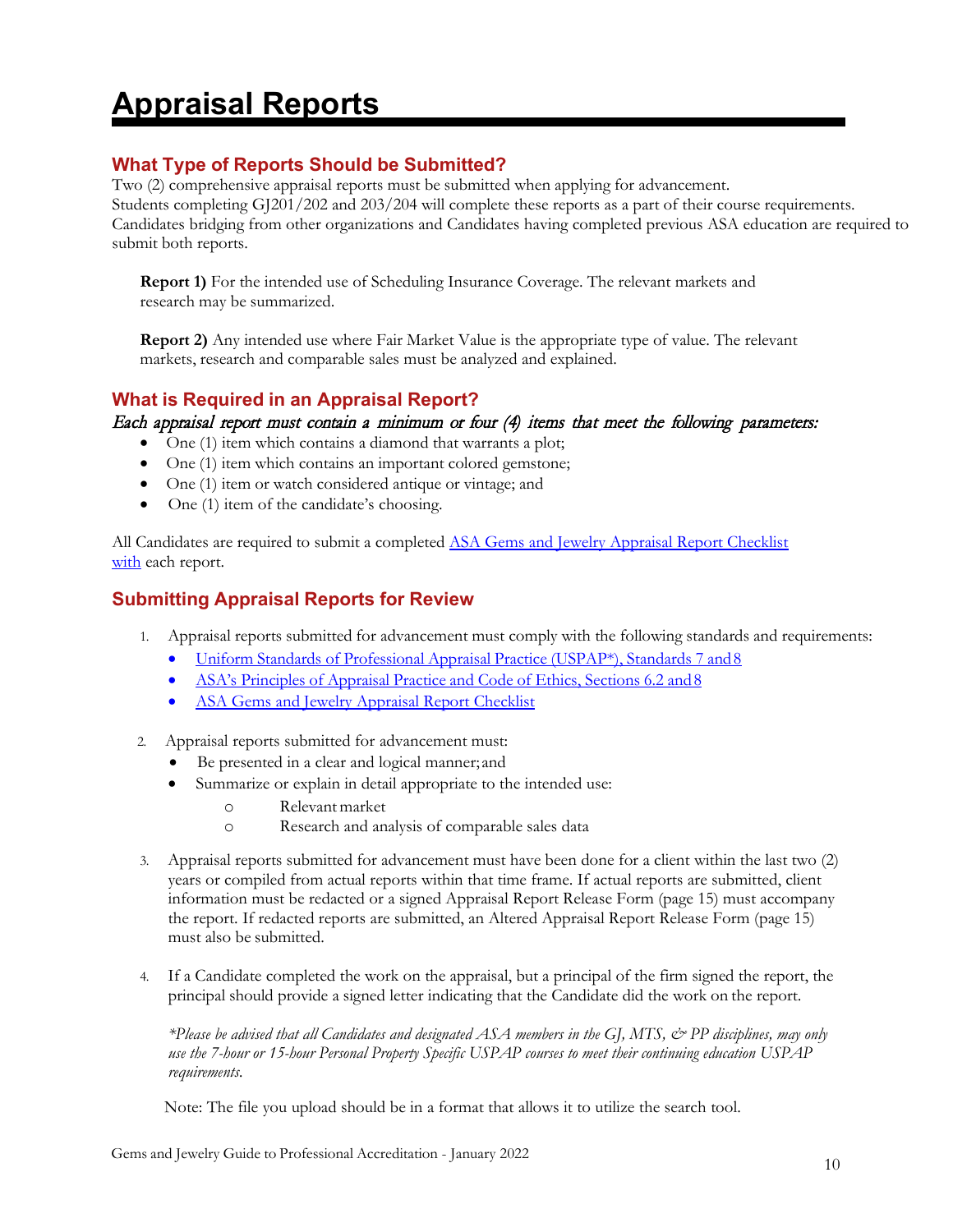# **Online Accreditation Application Checklist**

#### <span id="page-11-0"></span>**NEW! Online Application**

ASA's accreditation application process is now online! Please be sure all of the items below have been confirmed and/or submitted during the online application process. Should you have any questions along the way, please contact the GJ credentialing specialist for assistance.

#### **AM and ASA Accreditation Application Checklist**

| 1.  | You are an approved ASA Candidate.                                                                                                                                                                  |
|-----|-----------------------------------------------------------------------------------------------------------------------------------------------------------------------------------------------------|
| 2.  | You passed the GJ Principles of Valuation (POV) courses (PG201, GJ202, GJ203,                                                                                                                       |
|     | PG204) or submitted the appropriate documentation if applying through an                                                                                                                            |
|     | equivalency.                                                                                                                                                                                        |
| 3.  | You passed the GJ Discipline Exam                                                                                                                                                                   |
| 4.  | You submitted a copy of your Graduate Gemologist diploma and student number                                                                                                                         |
|     | orprovided a gemological diploma from an internationally recognized gemological                                                                                                                     |
|     | association or school;                                                                                                                                                                              |
| 5.  | You uploaded a copy of your college diploma/transcript or uploaded the                                                                                                                              |
|     | CollegeDegree Equivalency Form if you do not have a degree (pages 13 and 14).                                                                                                                       |
| 6.  | You uploaded an appraisal experience log documenting two (2) years (AM) or five (5)<br>years (ASA) of full-time appraisal experience or the equivalent part-time experience<br>(example on page 8). |
| 7.  | You uploaded two (2) comprehensive appraisal reports performed for an actual                                                                                                                        |
|     | clientor compiled from actual reports within the last two (2) years (page 10).                                                                                                                      |
| 8.  | You uploaded and completed a GJ Appraisal Report Checklist to accompany<br>eachreport.                                                                                                              |
| 9.  | You uploaded a signed release form (page14). (if applicable)                                                                                                                                        |
| 10. | You signed the online affirmation statement.                                                                                                                                                        |
| 11. | You paid the online accreditation application fee.                                                                                                                                                  |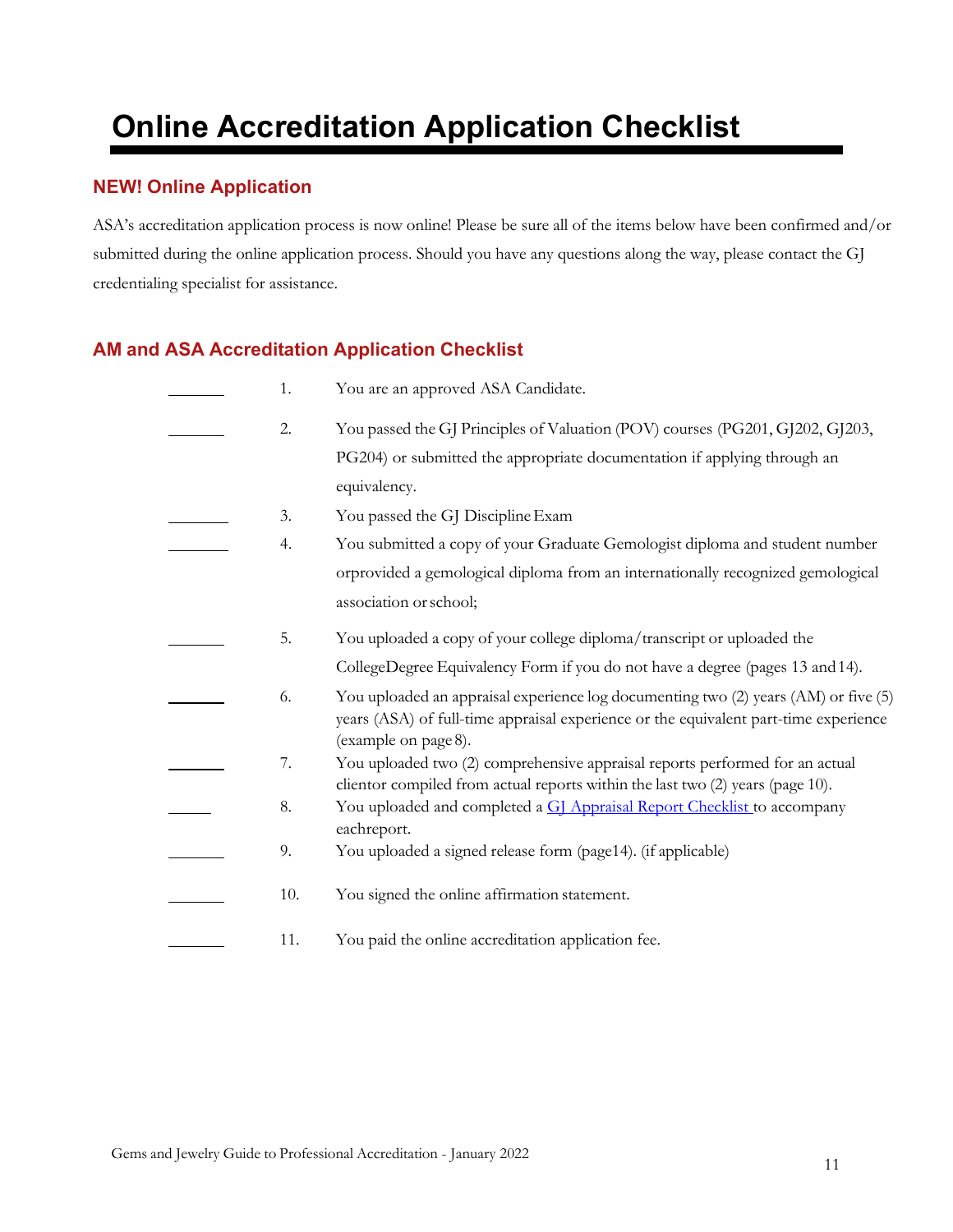### **Changes to College Education Requirement**

<span id="page-12-0"></span>Effective 1/1/2018, The Appraisal Foundation (TAF) now requires thirty (30) semester hours of college-level education for all Candidates seeking accreditation with ASA in the PP, GJ, & MTS disciplines. All Candidates must provide the approved documentation verifying completion of this requirement when applying for accreditation with ASA.\*

This new requirement may be met by supplying documentation for one of the following options:

- o Holding an Associate degree, or higher, from an accredited college, junior college, community college, or university
- o Successfully completion of thirty (30) semester hours of college-level (i.e. post high school) education through one or more of the following organizations:
	- 1. Nationally accredited, degree-granting colleges or universities;
	- 2. Personal property appraiser professional organizations;
	- 3. Government entities; and
	- 4. Proprietary or not-for-profitschools
- o If an accredited college or university (accredited by the Commission on Colleges, a regional or national accreditation association, or by an accrediting agency that is recognized by the U.S. Secretary of Education) accepts the College-Level Examination Program® (CLEP) examination(s) and issues a transcript for the exam, it will be considered as credit for the college course.
- o International Members Only: Candidates with a college degree from a foreign country may have their education evaluated for "equivalency" by one of the following:
	- 1. An accredited, degree-granting domestic college oruniversity;
	- 2. The American Association of Collegiate Registrars and Admissions Officers (AACRAO);
	- 3. A foreign degree credential evaluation service company that is a member of the National Association of Credential Evaluation Services (NACES);or
	- 4. A foreign degree credential evaluation service company that provides equivalency evaluation reports accepted by an accredited degree-granting domestic college or university or by a state licensing board that issues credentials in another discipline.

Credit for courses taken to satisfy the qualifying education requirements shall not be repetitive in subject matter. [Also note that experience and education are NOT interchangeable. Therefore, the applicant may not use experience to meet the thirty (30) semester hours of college-level education requirement.]

\**All members of ASA that hold the Candidate status of membership (or higher) prior to the effective date of January 01, 2018* are  $\overline{NOT}$  required to submit documentation related to this new thirty (30) semester hours of college-level education requirement.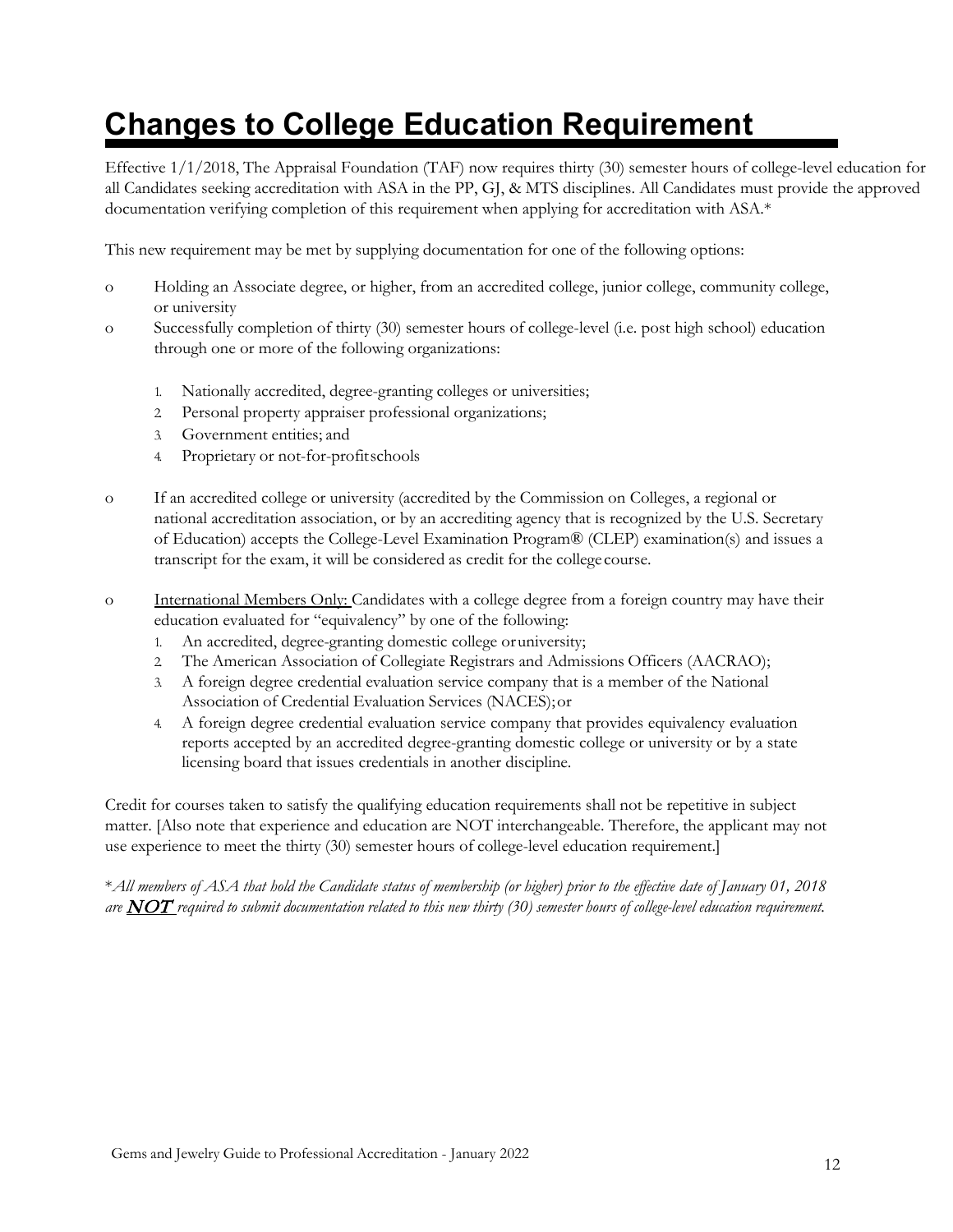### **College Degree Equivalency Form**

<span id="page-13-0"></span>Name of Candidate Chapter Name

A college degree represents four (4) years of education beyond the high school level. Such a degree means the individual has completed approximately one hundred and twenty (120) semester hours or one hundred and eighty (180) quarter hours of college courses. This total does not include class preparation, laboratory work, study time or completing term papers and special projects. For ASA equivalency, four hundred and fifty (450) classroom hours is equivalent to thirty (30) creditable college hours or one (1) year of college.

ASA's policy equates business/work experience (and other non-college educational courses) to a four-year college program. This policy is similar to the policies of many colleges and universities which give credit for business/work/life experiences toward an undergraduate degree. Most of these institutions limit such credit to a maximum of two (2) years.

Attach to this application all appropriate documentation to support your equivalency as described below:

| 1. | Graduate Gemologist diploma (or the equivalent).                                                                              | 1 years |
|----|-------------------------------------------------------------------------------------------------------------------------------|---------|
| 2. | College/university courses completed (attach transcripts with grades).                                                        | years   |
| 3. | Professional membership and/or designations in other appraisal organizations or                                               | years   |
|    | related to a Candidate's field of expertise may qualify as the equivalent                                                     |         |
|    | for up to two (2) years towards a college degree.                                                                             |         |
| 4. | Seminars, courses, conferences and lectures with one (1) full day equivalent<br>to one (1) credit hour of college coursework. | hours   |
| 5. | Articles, papers and/or books published.                                                                                      | hours   |
| 6. | Two (2) years of full-time appraisal experience may be credited as one (1) year of                                            | years   |
|    | college over and above the experience requirement of two (2) years for Accredited                                             |         |
|    | Member or five (5) years for Accredited Senior Appraiser. This experience is limited                                          |         |
|    | to one (1) year of college equivalency.                                                                                       |         |
| 7. | Two (2) years of business/work experience that is not appraisal or valuation related                                          | vears   |
|    | may be credited toward one (1) year of college. This experience is limited to a total                                         |         |
|    | of two (2) years of college equivalency. Any experience credited toward degree                                                |         |
|    | equivalency may not be simultaneously credited toward appraisal experience.                                                   |         |
|    |                                                                                                                               |         |

*I hereby certify the above equivalencies are a true and correct representation of my applicable education and experience. I understand that any misrepresentation may result in the denial of my application for accreditation and other appropriate disciplinary actions under ASA's constitution, bylaws and administrative rules.*

Signature of Candidate Date Date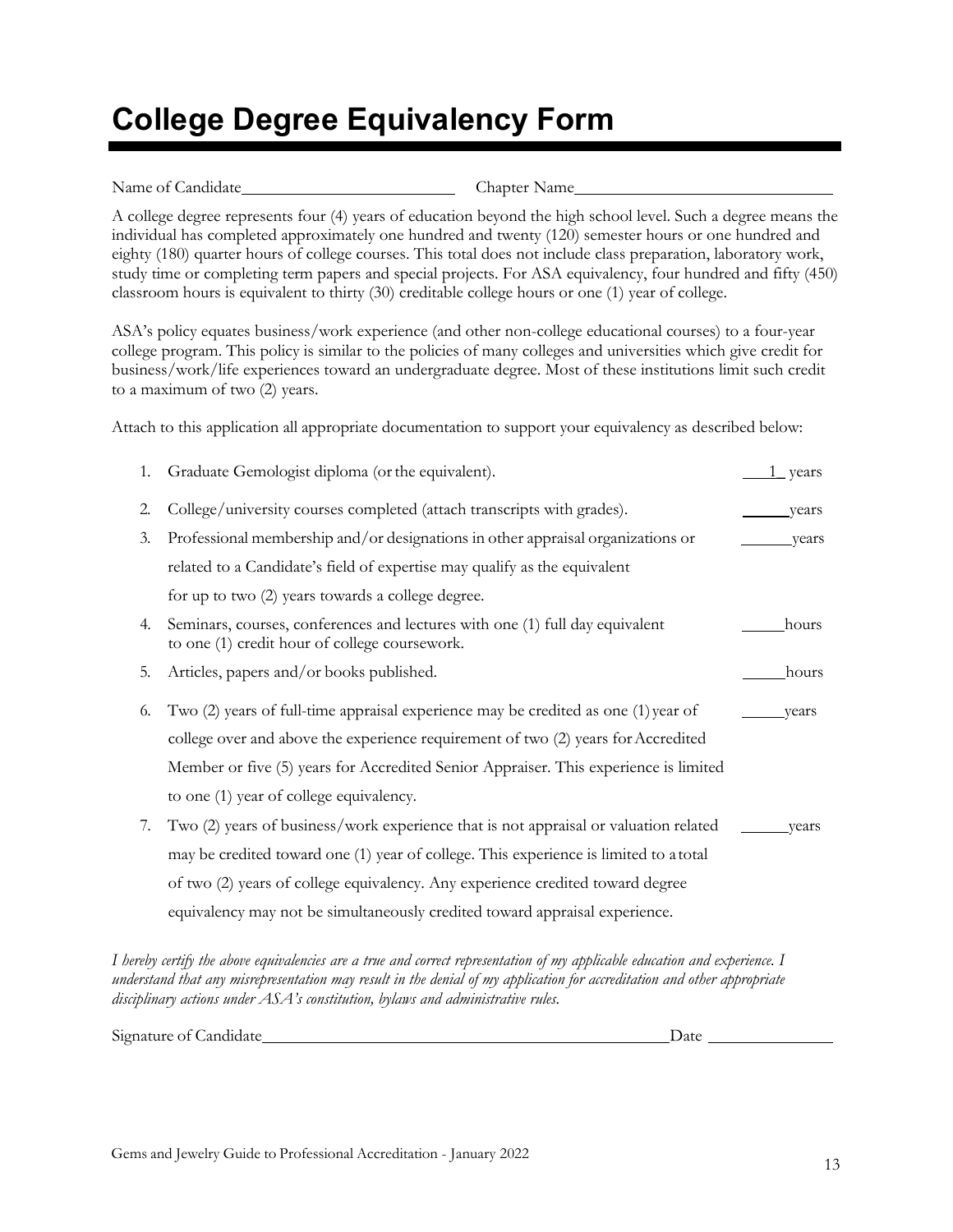### **Appraisal Report Release Form**

<span id="page-14-0"></span>Please sign and upload one (1) of the two (2) release forms below and the Affirmation Statement.

#### **Appraisal Report Release Form**

This form must be signed by Candidates using appraisal reports containing a client's name and information. In addition, a signed letter from the client giving written permission to use the report for accreditation purposes must accompany this form. Each applicant for accreditation as an Accredited Member or Accredited Senior Appraiser is requested to proceed in conformance with ASA's Code of Ethics.

*I have requested and received authorization from my client(s) that the appraisal report(s) submitted herewith may be used for professional examination review purposes by the ASA International Board of Examiners for its evaluation as part of my accreditation application for professional appraisal designation.*

| Signature of Candidate | Date |
|------------------------|------|
| Print Name             |      |
|                        |      |

**-or-**

#### **Altered Appraisal Report Release Form**

This form must be signed by Candidates using appraisal reports where the client's name and other identifying information has been changed.

*I hereby affirm that the appraisal report submitted for accreditation purposes is an actual report prepared for a client; however, the client's name and identifying information has been altered in lieu of obtaining permission and submitting a client release and accompanying letter of approval.*

Signature of Candidate Date

Print Name